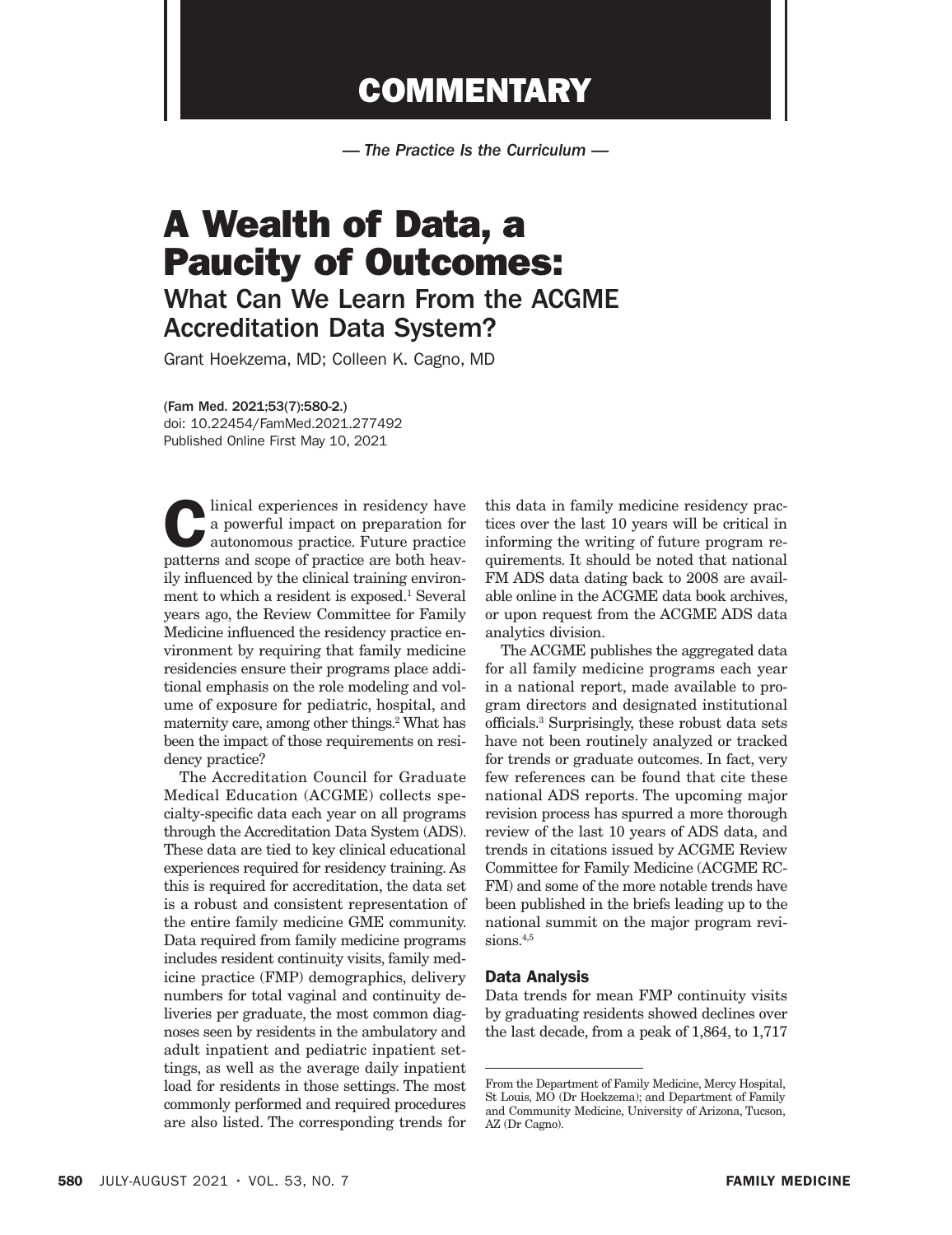most recently (-7.8%) during a time when ambulatory training emphasis has been advocated (Figure 1). The most precipitous drop in the last year is due to the impact of the pandemic on in-person care. Decreases in resident FMC pediatric visits (defined as age <10 years, based on current program requirements), down 3.3% over 10 years from a peak of 15.6% to 12.3%, mirror national trends. In order to correlate with American Board of Family Medicine (ABFM) graduate survey data that asks for percentage of patients seen under age 5 years and under age 18 years, the percentage of visits in FMC by residents up to age 19 years was also reviewed and showed a decline of 5.1% over the last 10 years (25.4% to 20.3%).

The mean percentage of resident FMC visit with elders (defined as age 60 years) has correspondingly increased over the same time period by 6.4%, from a nadir of 16.9% to a peak of 23.3% most recently, which may reflect our aging population and shrinking pool of general internists. The mean number of vaginal deliveries by graduating residents has declined by 30%, from mean of 55.6 to 38.8, over the last 10 years, driven in large part by declines in the mean number of continuity deliveries by graduates over that same span, from 12.8 to 8.8 (down 31%; Figure 2). This may be tied to changes in program requirements that eliminated numerical requirements for deliveries in 2013 and decline in US birth rate. However, scatterplot analysis indicates there are a significant number of programs that can achieve numbers that are above the declining national average. The type of procedural training experiences remained fairly consistent over the last 10 years and mirrored scope of practice data provided by ABFM graduate survey respondents. The case mix of most common diagnoses seen in FMPs was also fairly consistent over time, with some modest increases in the frequency of chronic conditions seen and modest declines in prenatal care over the last decade.





Hospital diagnoses seen by residents for adults and children remained consistent over the last decade with some minor variations in rank order of frequency.

We include histograms for the resident visit and vaginal delivery data (Figures 1 and 2), these include the most recent data from 2020, which were heavily influenced by the pandemic in the last quarter of the academic year. The modest decline in resident continuity visits prior to the pandemic translates into roughly 150,000 lost continuity visits annually for the entire graduating cohort of FM residents. The clinical significance of these lost visits is unclear.

### **Discussion**

So, what does all this data tell us? In many respects, it conveys that the adage "the clinic is the curriculum" holds true, in that the ambulatory, continuity experiences of residents in FMPs is consistent with the practice patterns seen amongst practicing physicians.<sup>6</sup> Declining maternity care, pediatric visits, and increasing multimorbidity elder care are trends seen nationally outside of residencies.7,8 While there is some correlation with the decline in reported deliveries in residencies and the removal of requirements for total deliveries by graduates, the other trends indicate that forces outside of the requirements have just as much, if not more influence on residency practice patterns. Competency is often a result of repetition in many situations, and in this instance the repetition is the clinical experience, whether a continuity visit or a delivery. What constitutes the minimum range to achieve such competency is difficult to say from these data. However, comfort with scope of practice after graduation may be a surrogate marker, and ABFM graduate surveys do hint that scope is shrinking in those areas where we see volumes declining, such as pediatrics and maternity care.9 The key question here is: does the known imprint of training more strongly influence the practice of the graduate, or have the changing demographics of the practice environment influenced the clinical experience of residents? We suspect it is an entanglement of both. For example, a graduate of a program located in a community with a high density of pediatric clinicians and specialists may not feel competent or confident to care for children due to a low volume of continuity pediatric clinical experience seen in their training or lack of such role modeling by the core faculty of the program. These issues must be addressed through